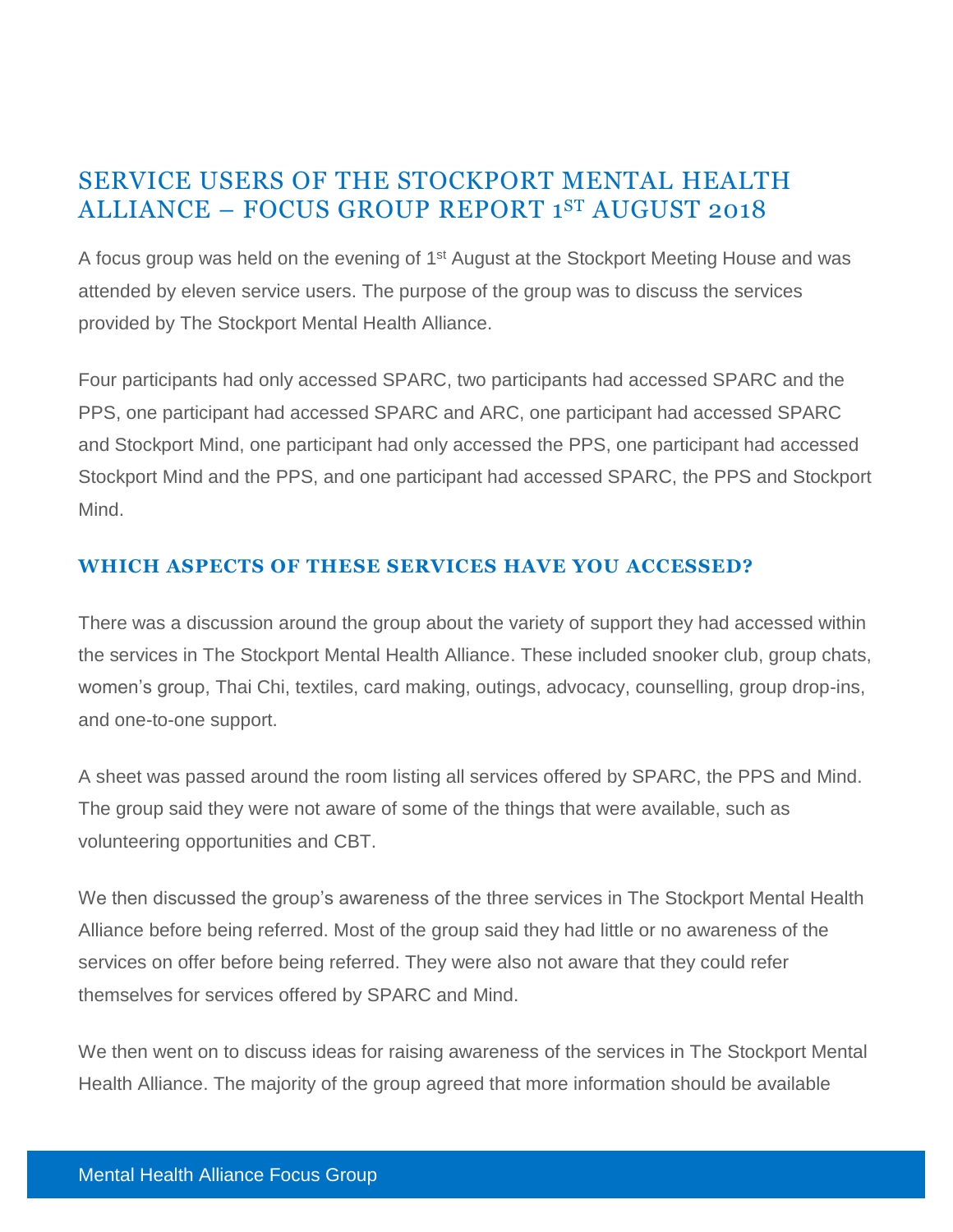through their GP. They felt that the GP would be the first place many people would visit when they were suffering from mental illness and therefore more information should be available there.

This led to concern from some members of the group as they felt that these services are already at capacity and would not be able to manage if more people started accessing them. They did not want people to start treating it as a drop in centre that is available for everyone.

One participant felt that if they had been made aware of the services in the GP waiting room, it would have kept them out of hospital on two occasions.

Other ideas for awareness raising included talking to psychiatrists, counsellors, putting leaflets in Stepping Hill and Baker Street, and advertising in the Stockport Review. It was felt that knowledge about these services is low amongst other Health Care professionals and perhaps an open day should be held for them.

Lack of awareness of the services among young people was also discussed and it was suggested that they should advertise in Stockport College. One participant described how their troubles had started when they were young and if they had been aware of the services available back then, they would not be in the situation they are in now.

# **FOR THOSE THAT HAVE ACCESSED MORE THAN ONE SERVICE, WHY IS THAT?**

One member of the group explained that the support from each of the services is different. For example, at SPARC you can attend drop-ins whereas at Mind you can go out on outings and trips. This led to some discussion within the group as others highlighted that SPARC also do trips. Different people within the group were aware of different activities offered.

Another participant has accessed support from SPARC with cooking and meal provision, they had accessed support from Mind to help with benefit applications.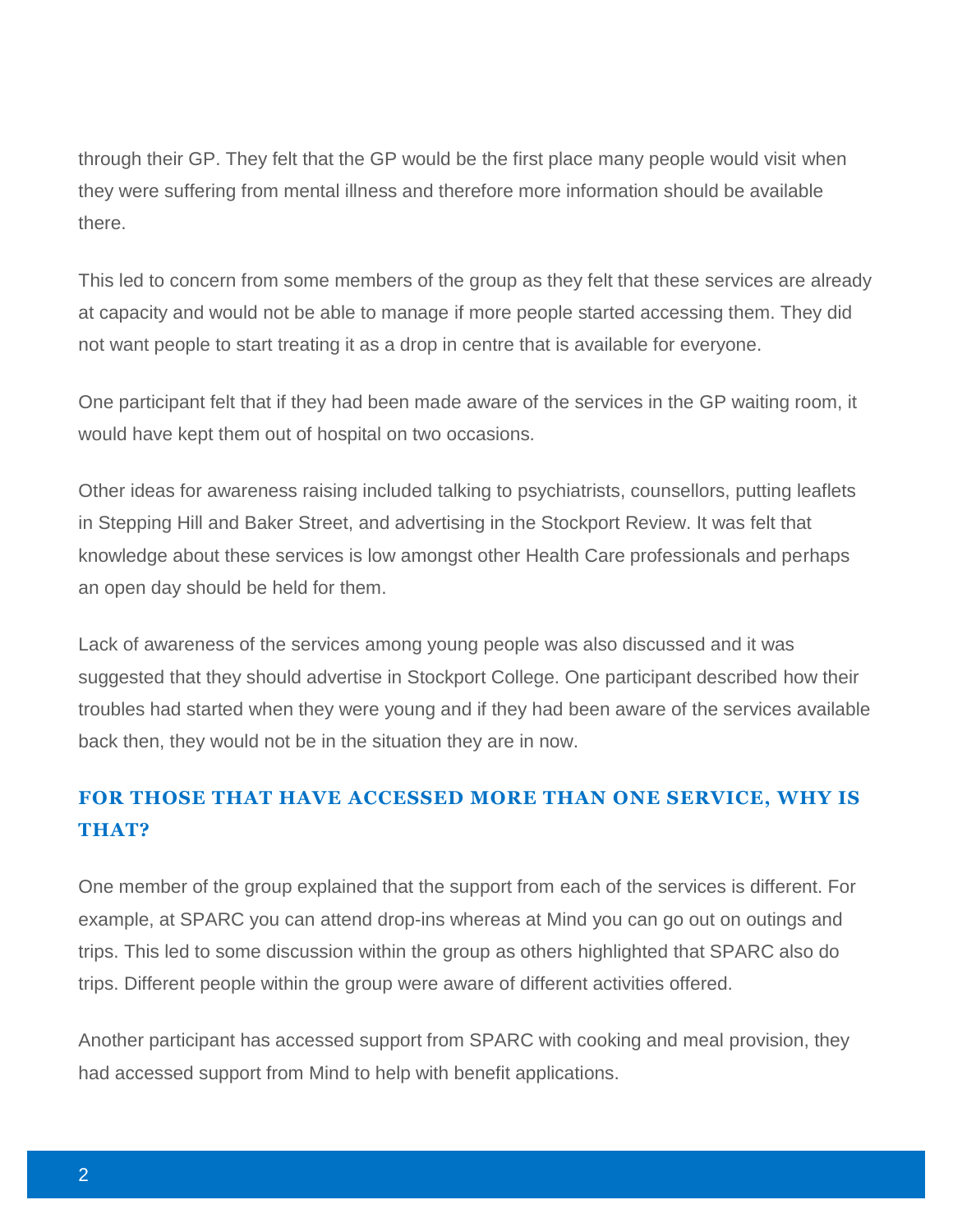### *"They both do very good work but they're different as far as I can see."*

There was a discussion about benefit applications and a few participants described how they had help from Welfare Rights with their applications. They were not aware that Mind offered help with benefit applications.

One member of the group talked about how SPARC and the PPS offer different things because they can visit their CPN at the PPS whereas SPARC offer things such as a type of CBT and an opportunity to take part in activities. The support through the PPS is one to one but very limited.

### **HOW DID YOU GET REFERRED TO THE SERVICE**

Participants were referred to the services in The Stockport Mental Health Alliance in a variety of different ways. These included being referred by the Community Mental Health Team, the Job Centre, Social Services, GPs, and CPN. One participant had been sent to SPARC by Mind as they weren't offering the service they needed and one participant had self-referred to SPARC after becoming aware of Mind and SPARC though an open day at Alexandra Park.

### **HOW HAS ACCESSING THESE SERVICES HELPED YOU?**

Many members of the group described that accessing these services has helped with boosting their confidence. They have more time to spend with you than the GP does. The CPN can be accessed through the PPS and it was felt that service was invaluable although the time is very limited.

*"She hasn't got a lot of time but compared to a doctor she has more. I can't say enough about that service, it's been like a life line. If I ever phone up, she always gets back to me. She never leaves me and I would be devastated if that service wasn't available."*

It was felt that the support offered by all three services in The Stockport Mental Health Alliance has helped with getting a break and getting out of the house. One member of the group had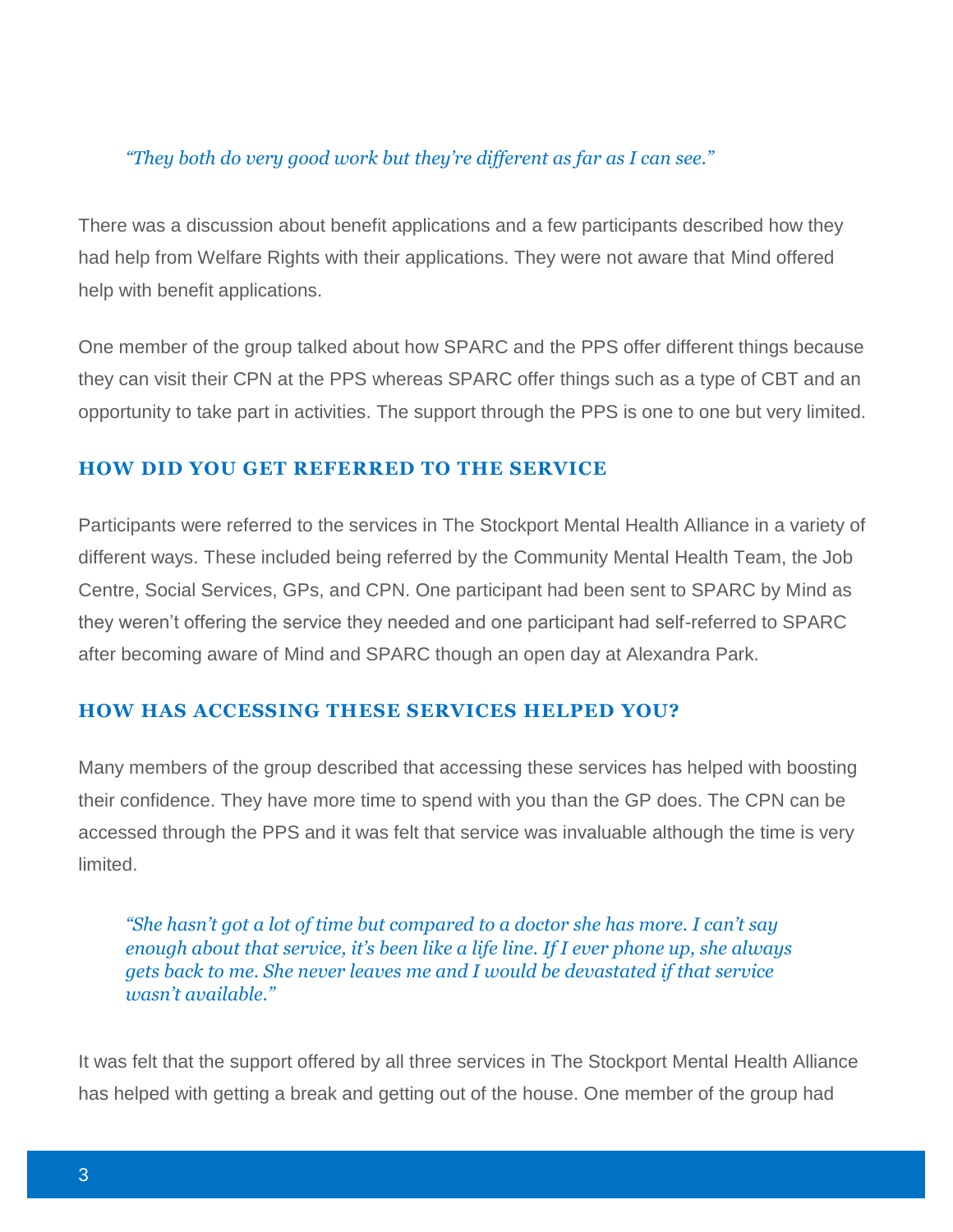described how SPARC has helped them with their depression and even being able to cope enough to think about getting back into work. The practical support is also appreciated in terms of help with benefits, questions about medication and help with housing.

There was a lot of discussion about how the help they have had has been 'life saving'. Many participants described how they wouldn't have known where to start in terms of accessing support and getting the help they need to get back on their feet without these services.

#### **WAITING TIMES FOR REFERRALS**

We then went on to discuss waiting times and accessibility of services. There was a consensus around the group that the waiting times had been short. One member had only had to wait a week to access a service from SPARC. Another member had only waited two days to access a service from SPARC. Nobody within the group had experienced having to wait any lengthy period of time for any of the services, although one participant felt that once you are in the PPS there is a long period of time between each one to one support session.

*"I used to have a one to one every two weeks and then it went to every four weeks with the PPS service. It's because there's so many clients I think."*

#### **ARE THERE ANY IMPROVEMENTS THAT COULD BE MADE?**

A lot of this discussion focused on the limited resources available. The group described how there is nothing available in the evenings or at weekends. If you are in crisis, you have to wait until the morning and this is not an ideal situation for people who are feeling desperate. One participant pointed out that SPARC do in fact have two evenings a week. Some participants did not think that these evening sessions went on late enough.

We went on to discuss the fact that many services have been reduced due to a lack of resources. One of the group felt that the only thing that Mind can now offer is advocacy.